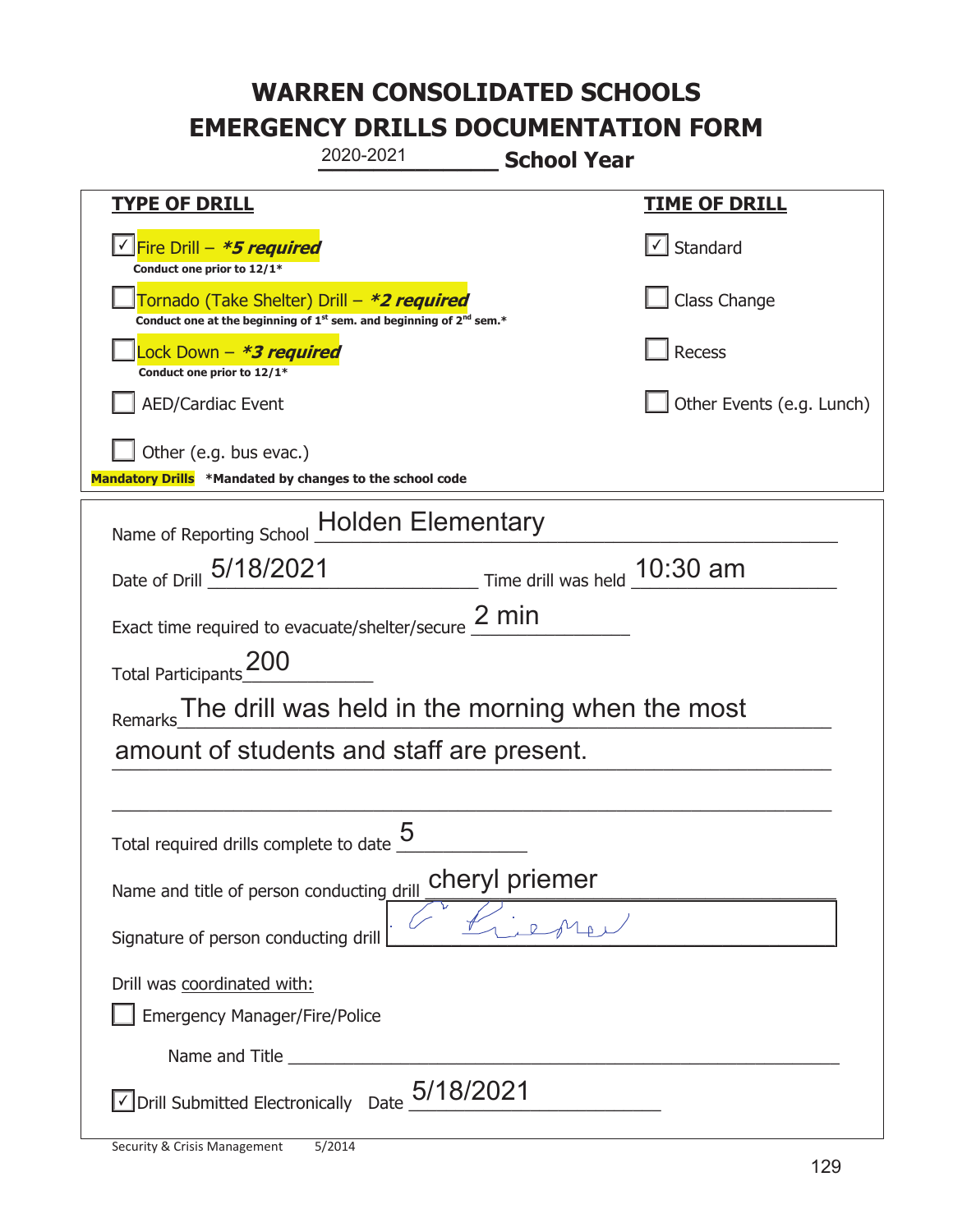| 2020-2021<br><b>School Year</b>                                                                                                           |                           |  |  |
|-------------------------------------------------------------------------------------------------------------------------------------------|---------------------------|--|--|
| <b>TYPE OF DRILL</b>                                                                                                                      | <u>TIME OF DRILL</u>      |  |  |
| Fire Drill - <b>*5 required</b><br>Conduct one prior to 12/1*                                                                             | $\cup$ Standard           |  |  |
| Tornado (Take Shelter) Drill - *2 required<br>Conduct one at the beginning of 1 <sup>st</sup> sem. and beginning of 2 <sup>nd</sup> sem.* | Class Change              |  |  |
| Lock Down - *3 required<br>Conduct one prior to 12/1*                                                                                     | Recess                    |  |  |
| <b>AED/Cardiac Event</b>                                                                                                                  | Other Events (e.g. Lunch) |  |  |
| Other (e.g. bus evac.)<br>Mandatory Drills *Mandated by changes to the school code                                                        |                           |  |  |
| Name of Reporting School Holden Elementary                                                                                                |                           |  |  |
| Date of Drill 4/27/2021<br>$\frac{1}{2}$ Time drill was held $\frac{8:45 \text{ am}}{4}$                                                  |                           |  |  |
| Exact time required to evacuate/shelter/secure $\geq$ 1 min                                                                               |                           |  |  |
| Total Participants <sup>400</sup>                                                                                                         |                           |  |  |
| Staff communicated well. One class evacuated.<br>Remarks                                                                                  |                           |  |  |
|                                                                                                                                           |                           |  |  |
|                                                                                                                                           |                           |  |  |
| Total required drills complete to date $\frac{3}{5}$                                                                                      |                           |  |  |
| <b>Cheryl Priemer</b><br>Name and title of person conducting drill                                                                        |                           |  |  |
| Signature of person conducting drill                                                                                                      |                           |  |  |
| Drill was coordinated with:                                                                                                               |                           |  |  |
| Emergency Manager/Fire/Police                                                                                                             |                           |  |  |
|                                                                                                                                           |                           |  |  |
| $\sqrt{2}$ Drill Submitted Electronically Date $\frac{4/27/2021}{2}$                                                                      |                           |  |  |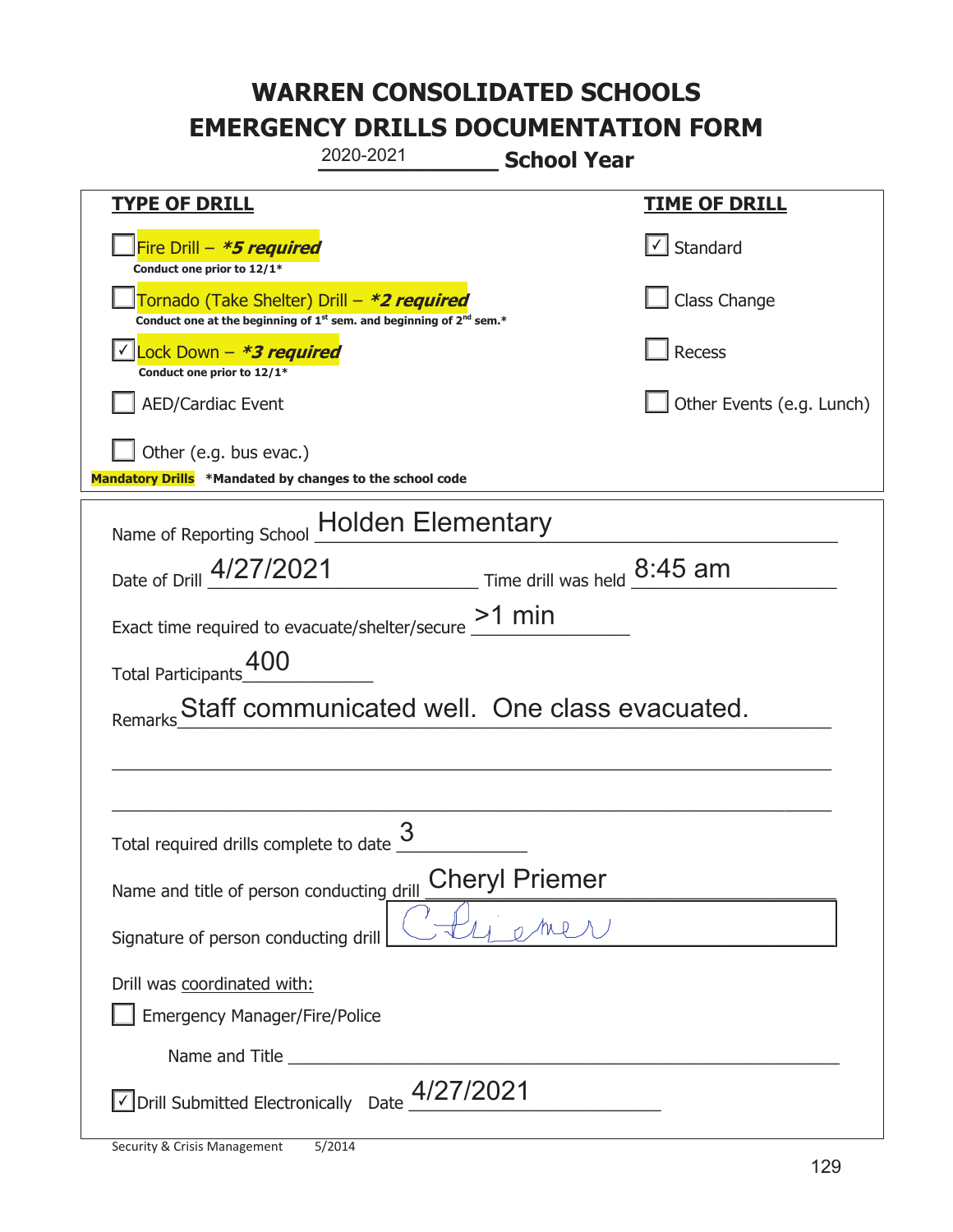|                                                                                    | 2020-2021                                                                                                                                 | <b>School Year</b>          |                           |
|------------------------------------------------------------------------------------|-------------------------------------------------------------------------------------------------------------------------------------------|-----------------------------|---------------------------|
| <b>TYPE OF DRILL</b>                                                               |                                                                                                                                           |                             | <b>TIME OF DRILL</b>      |
| <u>√ Fire Drill – *5 required</u><br>Conduct one prior to 12/1*                    |                                                                                                                                           |                             | √ Standard                |
|                                                                                    | Tornado (Take Shelter) Drill – *2 required<br>Conduct one at the beginning of 1 <sup>st</sup> sem. and beginning of 2 <sup>nd</sup> sem.* |                             | Class Change              |
| Lock Down - *3 required<br>Conduct one prior to 12/1*                              |                                                                                                                                           |                             | Recess                    |
| <b>AED/Cardiac Event</b>                                                           |                                                                                                                                           |                             | Other Events (e.g. Lunch) |
| Other (e.g. bus evac.)<br>Mandatory Drills *Mandated by changes to the school code |                                                                                                                                           |                             |                           |
| Name of Reporting School                                                           | Holden                                                                                                                                    |                             |                           |
| Date of Drill 4/27/2021                                                            |                                                                                                                                           | Time drill was held 2:50 pm |                           |
| Exact time required to evacuate/shelter/secure                                     |                                                                                                                                           | $>1$ min                    |                           |
| <b>Total Participants</b>                                                          |                                                                                                                                           |                             |                           |
| Remarks                                                                            | three groups of students and several staff                                                                                                |                             |                           |
|                                                                                    |                                                                                                                                           |                             |                           |
|                                                                                    |                                                                                                                                           |                             |                           |
| Total required drills complete to date $\frac{4}{1}$                               |                                                                                                                                           |                             |                           |
| Name and title of person conducting drill                                          |                                                                                                                                           | Cheryl Priemer              |                           |
| Signature of person conducting drill                                               |                                                                                                                                           |                             |                           |
| Drill was coordinated with:<br><b>Emergency Manager/Fire/Police</b>                |                                                                                                                                           |                             |                           |
|                                                                                    |                                                                                                                                           |                             |                           |
| √ Drill Submitted Electronically Date                                              | 4/28/2021                                                                                                                                 |                             |                           |

T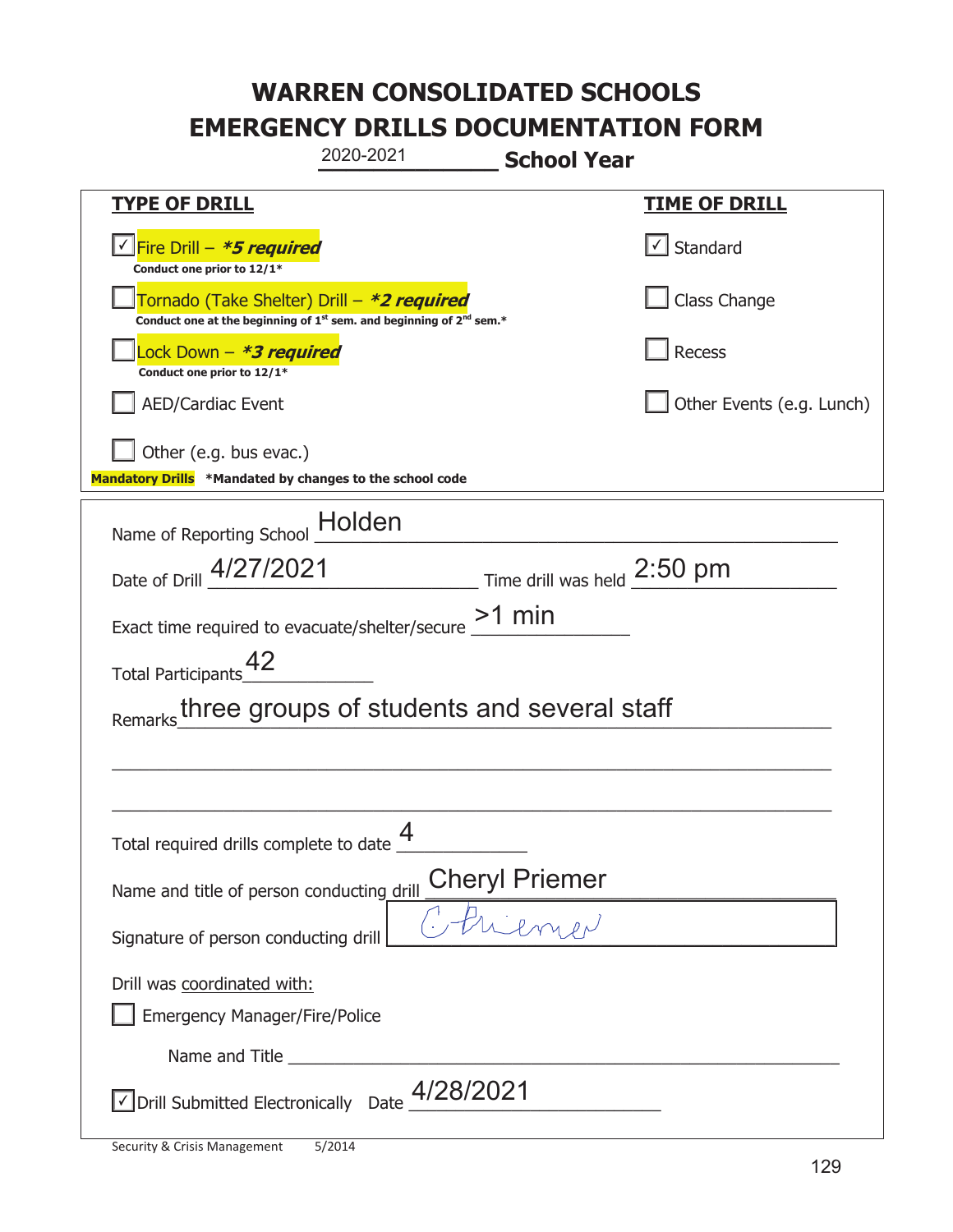| 2020-2021<br><b>School Year</b>                                                                                                           |                           |  |  |
|-------------------------------------------------------------------------------------------------------------------------------------------|---------------------------|--|--|
| <b>TYPE OF DRILL</b>                                                                                                                      | <u>TIME OF DRILL</u>      |  |  |
| Fire Drill - <b>*5 required</b><br>Conduct one prior to 12/1*                                                                             | $\cup$ Standard           |  |  |
| Tornado (Take Shelter) Drill - *2 required<br>Conduct one at the beginning of 1 <sup>st</sup> sem. and beginning of 2 <sup>nd</sup> sem.* | Class Change              |  |  |
| Lock Down - *3 required<br>Conduct one prior to 12/1*                                                                                     | Recess                    |  |  |
| <b>AED/Cardiac Event</b>                                                                                                                  | Other Events (e.g. Lunch) |  |  |
| Other (e.g. bus evac.)<br>Mandatory Drills *Mandated by changes to the school code                                                        |                           |  |  |
| Name of Reporting School Holden Elementary                                                                                                |                           |  |  |
| Date of Drill 3/30/2021 Time drill was held 10 am                                                                                         |                           |  |  |
| Exact time required to evacuate/shelter/secure less than 1 min                                                                            |                           |  |  |
| Total Participants 200                                                                                                                    |                           |  |  |
| several staff made choices that put students in danger by automatically fleeing.<br>Remarks                                               |                           |  |  |
|                                                                                                                                           |                           |  |  |
|                                                                                                                                           |                           |  |  |
| Total required drills complete to date $\frac{3}{5}$                                                                                      |                           |  |  |
| <b>Cheryl Priemer</b><br>Name and title of person conducting drill                                                                        |                           |  |  |
| Signature of person conducting drill                                                                                                      |                           |  |  |
| Drill was coordinated with:                                                                                                               |                           |  |  |
| Emergency Manager/Fire/Police                                                                                                             |                           |  |  |
|                                                                                                                                           |                           |  |  |
| $\vee$ Drill Submitted Electronically Date $3/30/2021$                                                                                    |                           |  |  |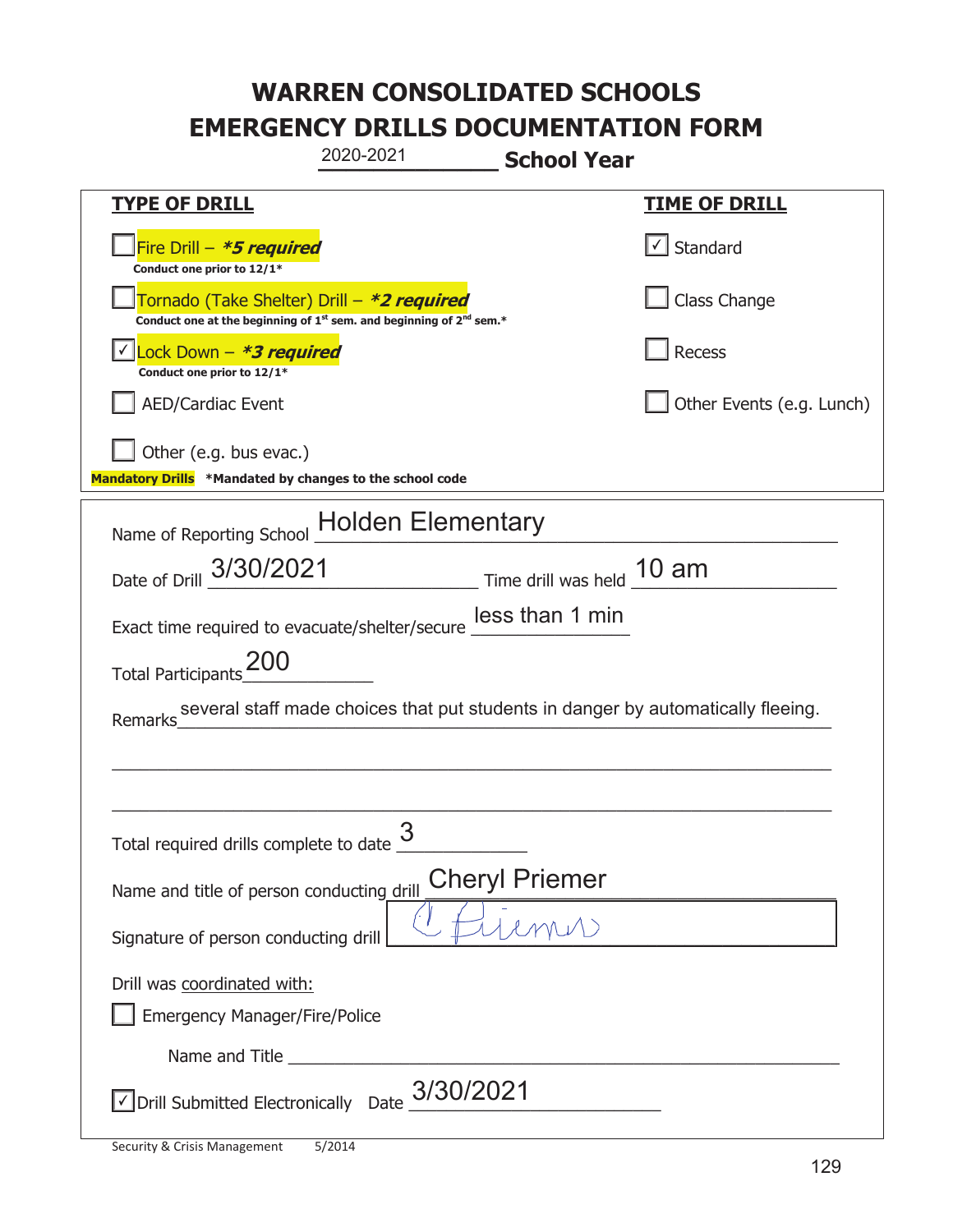|                                                                                    | 2020-2021                                                                                   | <b>School Year</b>    |                           |
|------------------------------------------------------------------------------------|---------------------------------------------------------------------------------------------|-----------------------|---------------------------|
| <b>TYPE OF DRILL</b>                                                               |                                                                                             |                       | <b>TIME OF DRILL</b>      |
| Fire Drill - *5 required<br>Conduct one prior to 12/1*                             |                                                                                             |                       | √ Standard                |
| Tornado (Take Shelter) Drill – *2 required                                         | Conduct one at the beginning of 1 <sup>st</sup> sem. and beginning of 2 <sup>nd</sup> sem.* |                       | Class Change              |
| Lock Down - <b>*3 required</b><br>Conduct one prior to 12/1*                       |                                                                                             |                       | Recess                    |
| <b>AED/Cardiac Event</b>                                                           |                                                                                             |                       | Other Events (e.g. Lunch) |
| Other (e.g. bus evac.)<br>Mandatory Drills *Mandated by changes to the school code |                                                                                             |                       |                           |
| Name of Reporting School Holden Elementary                                         |                                                                                             |                       |                           |
| Date of Drill 3/24/2021                                                            | $\frac{12:30 \text{ pm}}{2}$ Time drill was held $\frac{12:30 \text{ pm}}{2}$               |                       |                           |
| Exact time required to evacuate/shelter/secure _                                   |                                                                                             | $0 \text{ min}$       |                           |
| <b>Total Participants</b>                                                          |                                                                                             |                       |                           |
| Remarks                                                                            | Three staff were in the building at the time of the drill.                                  |                       |                           |
|                                                                                    | Therefore, the secretary, custodian and principal reviewed the drill steps.                 |                       |                           |
|                                                                                    |                                                                                             |                       |                           |
| Total required drills complete to date                                             |                                                                                             |                       |                           |
| Name and title of person conducting drill                                          |                                                                                             | <b>Cheryl Priemer</b> |                           |
| Signature of person conducting drill                                               |                                                                                             |                       |                           |
| Drill was coordinated with:<br><b>Emergency Manager/Fire/Police</b>                |                                                                                             |                       |                           |
| Name and Title _________                                                           |                                                                                             |                       |                           |
| √ Drill Submitted Electronically                                                   | 3/24/2021<br>Date                                                                           |                       |                           |

T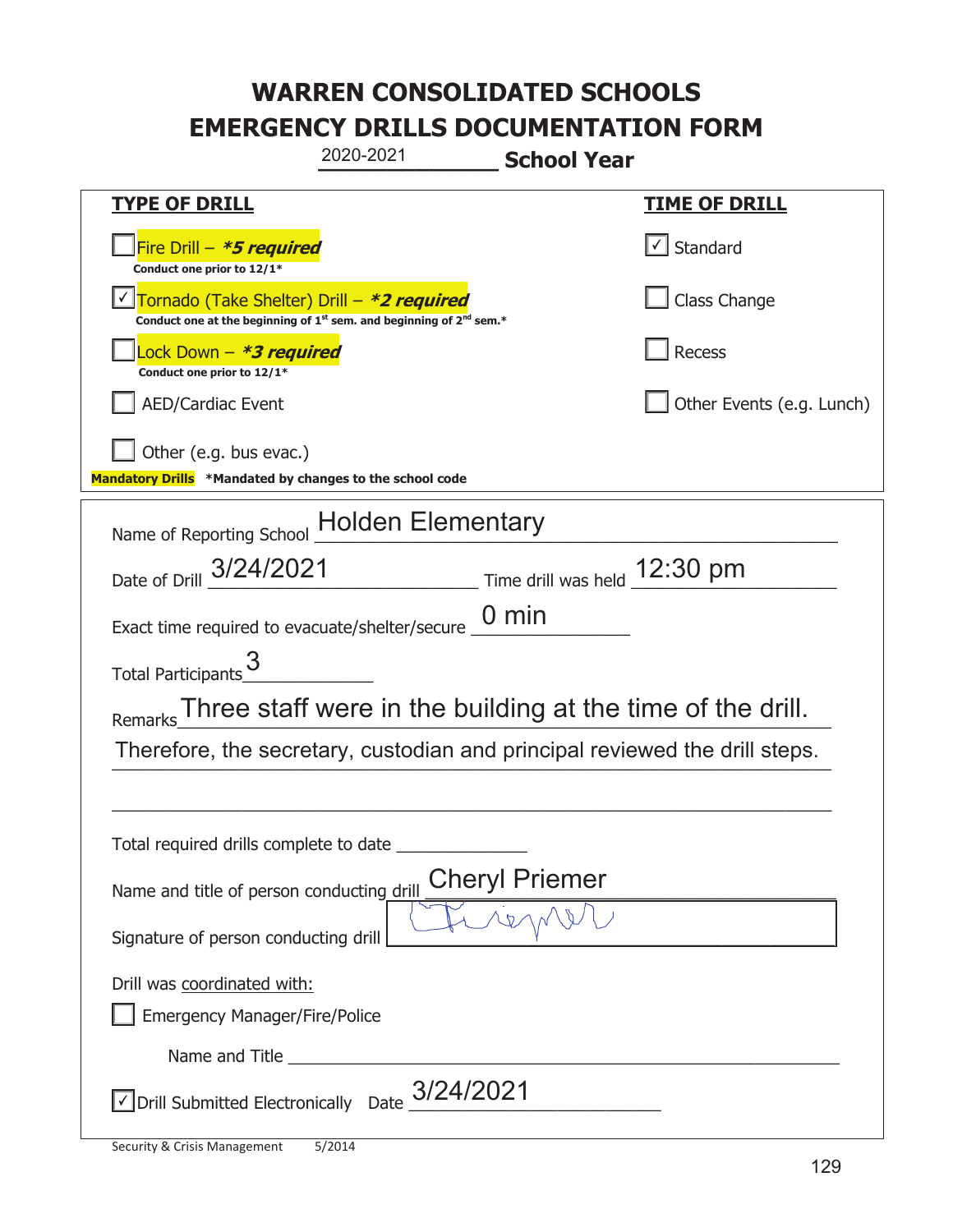| 2020-2021                                                                                                                                 | <b>School Year</b>                                          |
|-------------------------------------------------------------------------------------------------------------------------------------------|-------------------------------------------------------------|
| <b>TYPE OF DRILL</b>                                                                                                                      | <u>TIME OF DRILL</u>                                        |
| Fire Drill $-$ <i>*5 required</i><br>Conduct one prior to 12/1*                                                                           | √ Standard                                                  |
| Tornado (Take Shelter) Drill – *2 required<br>Conduct one at the beginning of 1 <sup>st</sup> sem. and beginning of 2 <sup>nd</sup> sem.* | Class Change                                                |
| Lock Down - *3 required<br>Conduct one prior to 12/1*                                                                                     | Recess                                                      |
| <b>AED/Cardiac Event</b>                                                                                                                  | Other Events (e.g. Lunch)                                   |
| Other (e.g. bus evac.)                                                                                                                    |                                                             |
| Mandatory Drills *Mandated by changes to the school code                                                                                  |                                                             |
| Name of Reporting School Holden Elementary                                                                                                |                                                             |
| Date of Drill 1/12/2021                                                                                                                   | $\frac{1}{2.30}$ Time drill was held $\frac{2.30}{2.30}$ pm |
| Exact time required to evacuate/shelter/secure $1 \text{ min}$                                                                            |                                                             |
| <b>Total Participants</b>                                                                                                                 |                                                             |
| No students - only 9 staff                                                                                                                |                                                             |
|                                                                                                                                           |                                                             |
|                                                                                                                                           |                                                             |
| Total required drills complete to date $\frac{2}{3}$                                                                                      |                                                             |
| <b>Cheryl Priemer</b><br>Name and title of person conducting drill                                                                        |                                                             |
| Signature of person conducting drill                                                                                                      |                                                             |
| Drill was coordinated with:<br><b>Emergency Manager/Fire/Police</b>                                                                       |                                                             |
|                                                                                                                                           |                                                             |
| 1/12/2021<br>√ Drill Submitted Electronically Date                                                                                        |                                                             |

t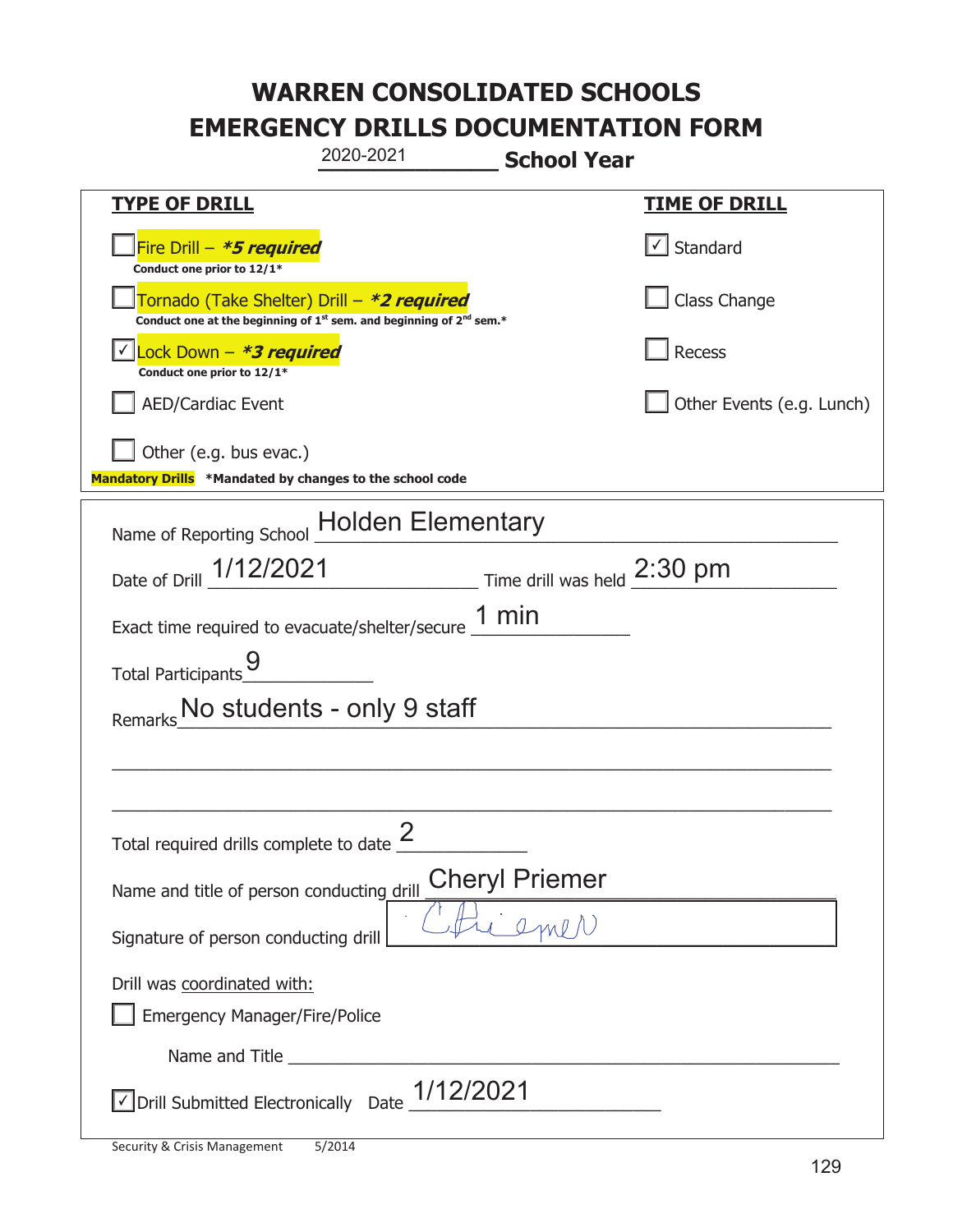|                                                                                    | 2020-2021                                                                                   | <b>School Year</b>                   |                           |
|------------------------------------------------------------------------------------|---------------------------------------------------------------------------------------------|--------------------------------------|---------------------------|
| <b>TYPE OF DRILL</b>                                                               |                                                                                             |                                      | <u>TIME OF DRILL</u>      |
| <u>√ Fire Drill – <b>*5 required</b></u><br>Conduct one prior to 12/1*             |                                                                                             |                                      | Standard                  |
| Tornado (Take Shelter) Drill – *2 required                                         | Conduct one at the beginning of 1 <sup>st</sup> sem. and beginning of 2 <sup>nd</sup> sem.* |                                      | Class Change              |
| Lock Down - *3 required<br>Conduct one prior to 12/1*                              |                                                                                             |                                      | Recess                    |
| <b>AED/Cardiac Event</b>                                                           |                                                                                             |                                      | Other Events (e.g. Lunch) |
| Other (e.g. bus evac.)<br>Mandatory Drills *Mandated by changes to the school code |                                                                                             |                                      |                           |
| Name of Reporting School                                                           | DEN ELEMETARY<br>HU                                                                         |                                      |                           |
| Date of Drill 11/17/2020                                                           |                                                                                             | $\_$ Time drill was held $\_^{2:20}$ |                           |
| Exact time required to evacuate/shelter/secure _                                   |                                                                                             | 1MIN                                 |                           |
| <b>Total Participants</b>                                                          |                                                                                             |                                      |                           |
| Remarks                                                                            | <b>STAFF EXITED QUICKLY</b>                                                                 |                                      |                           |
|                                                                                    |                                                                                             |                                      |                           |
|                                                                                    |                                                                                             |                                      |                           |
| Total required drills complete to date $\frac{6}{5}$                               | 3                                                                                           |                                      |                           |
| Name and title of person conducting drill                                          |                                                                                             | CHERYL PRIEMER                       |                           |
| Signature of person conducting drill                                               |                                                                                             |                                      |                           |
| Drill was coordinated with:<br><b>Emergency Manager/Fire/Police</b>                |                                                                                             |                                      |                           |
|                                                                                    |                                                                                             |                                      |                           |
| √ Drill Submitted Electronically Date                                              | 11/17/2020                                                                                  |                                      |                           |

t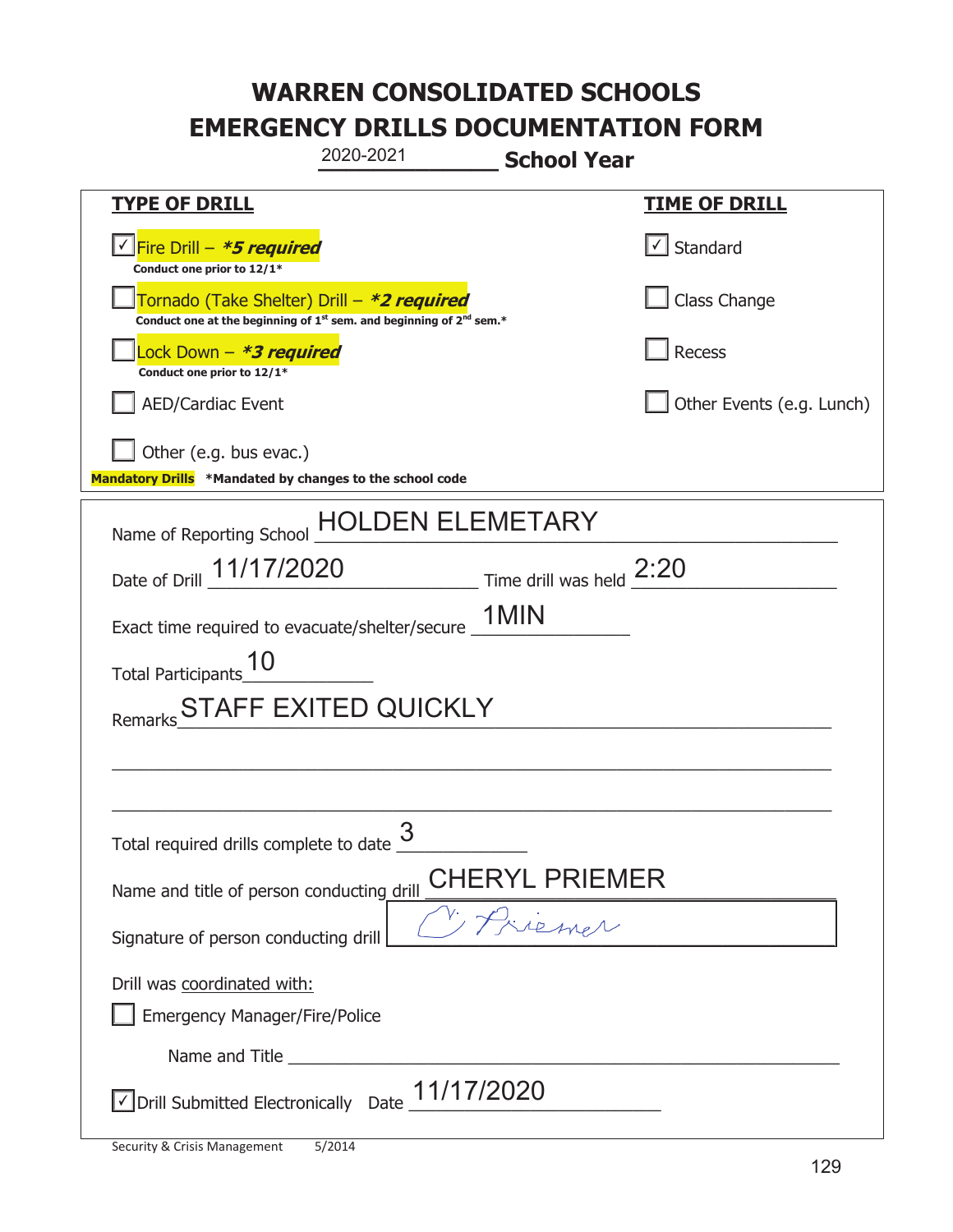|                                                                                    | 2020-2021                                                                                   | <b>School Year</b>                 |                           |
|------------------------------------------------------------------------------------|---------------------------------------------------------------------------------------------|------------------------------------|---------------------------|
| <b>TYPE OF DRILL</b>                                                               |                                                                                             |                                    | <b>TIME OF DRILL</b>      |
| <u>√ Fire Drill – *5 required</u><br>Conduct one prior to 12/1*                    |                                                                                             |                                    | √ Standard                |
| Tornado (Take Shelter) Drill – *2 required                                         | Conduct one at the beginning of 1 <sup>st</sup> sem. and beginning of 2 <sup>nd</sup> sem.* |                                    | Class Change              |
| Lock Down - *3 required<br>Conduct one prior to 12/1*                              |                                                                                             |                                    | Recess                    |
| <b>AED/Cardiac Event</b>                                                           |                                                                                             |                                    | Other Events (e.g. Lunch) |
| Other (e.g. bus evac.)<br>Mandatory Drills *Mandated by changes to the school code |                                                                                             |                                    |                           |
| Name of Reporting School - Holden Elementary                                       |                                                                                             |                                    |                           |
| Date of Drill 10/14/2020                                                           |                                                                                             | $\_$ Time drill was held $3:30$ pm |                           |
| Exact time required to evacuate/shelter/secure $\underline{1}$ min                 |                                                                                             |                                    |                           |
| <b>Total Participants</b>                                                          |                                                                                             |                                    |                           |
|                                                                                    | Only staff were in the building at the time of the drill                                    |                                    |                           |
|                                                                                    |                                                                                             |                                    |                           |
|                                                                                    |                                                                                             |                                    |                           |
| Total required drills complete to date $\frac{2}{3}$                               |                                                                                             |                                    |                           |
| Name and title of person conducting drill                                          |                                                                                             | <b>Cheryl Priemer</b>              |                           |
| Signature of person conducting drill                                               |                                                                                             |                                    |                           |
| Drill was coordinated with:<br><b>Emergency Manager/Fire/Police</b>                |                                                                                             |                                    |                           |
|                                                                                    |                                                                                             |                                    |                           |
| √ Drill Submitted Electronically Date                                              | 10/14/2020                                                                                  |                                    |                           |

t